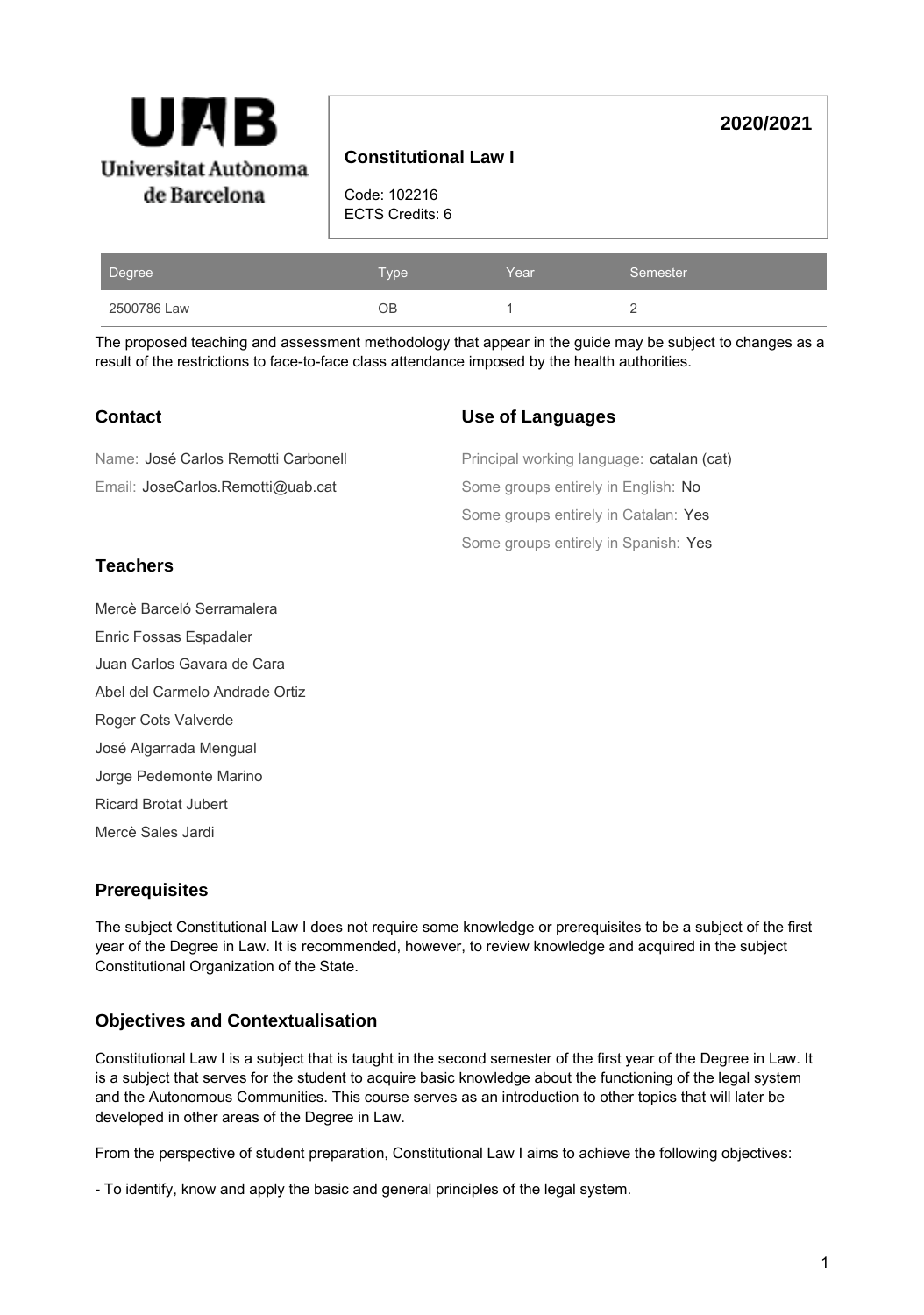- To understand the unitary nature of the legal system and the interdisciplinary vision of legal problems.

- To know the main public institutions of the Autonomous Communities, as well as the origin and functioning of the autonomous system as a whole.

#### **Competences**

- Drawing up and formalising works, reports, documents, rulings.
- Efficiently managing information, being capable of assimilating a considerable volume of data in a limited amount of time.
- Identifying, knowing and applying the basic and general principles of the legal system.
- Managing bibliographic and documentary resources: databases, browsing, etc.
- Students must be capable of demonstrating a critical awareness of the analysis of the legal system and development of legal dialectics.
- Students must be capable of demonstrating the unitary nature of the legal system and of the necessary interdisciplinary view of legal problems.
- Students must prove they know and comprehend the main public and private institutions in its genesis and as a whole.
- Use different information and communication technologies.

### **Learning Outcomes**

- 1. Acquiring a sensible and critical analysis methodology from a legal-constitutional perspective.
- 2. Analysing the content of legal standards from a constitutional perspective.
- 3. Consolidating the role developed by the Constitution as the foundation of the whole legal system.
- 4. Contextualizing the configuration given by the Statute of Autonomy of Catalonia to the Autonomous Community.
- 5. Critically comprehending the budgets and constitutional fundamentals as a starting point of any legal analysis.
- 6. Drawing up and formalising works, reports, documents, rulings.
- 7. Efficiently managing information, being capable of assimilating a considerable volume of data in a limited amount of time.
- 8. Establishing the constitutional and statutory rules of operation, composition, limits and control of the several autonomic institutions.
- 9. Explaining how the several elements of the legal standard system are interrelated and self-limited, forming a system.
- 10. Identifying the different regulatory local, autonomic, state and European levels.
- 11. Identifying the mechanisms for the control of the performance of the Autonomous Communities.
- 12. Integrating in every carried out analysis an integrated vision of the complexity of legal regulations that includes a joint and systematic perspective of autonomic, state and European standards.
- 13. Knowing the constitutional foundations of territorial distribution of power.
- 14. Knowing the constitutional foundations of the legal system.
- 15. Knowing the interrelation, separation and cooperation rules, between the several powers and institutions of the different autonomic, state and European areas.
- 16. Knowing the legal system and the system of sources of Law of state, autonomic, community and international order, as well as the rules of their implementation.
- 17. Knowing the role of the Constitution as a democratic framework of cohabitation and as a basis and foundation of the legal system.
- 18. Managing bibliographic and documentary resources: databases, browsing, etc.
- 19. Producing a constitutional legitimacy parameter as a reference to carry out every legal analysis.
- 20. Understanding the constitutional and statutory role of autonomic public authorities and its relation to the state and European authorities.
- 21. Understanding the constitutional rules for the validity and constitutionality of the legal standards, how they interrelate, limit and complement each other.
- 22. Understanding the diversity and complexity of the system of legal standards in the local, autonomic, state and European levels.
- 23. Use different information and communication technologies.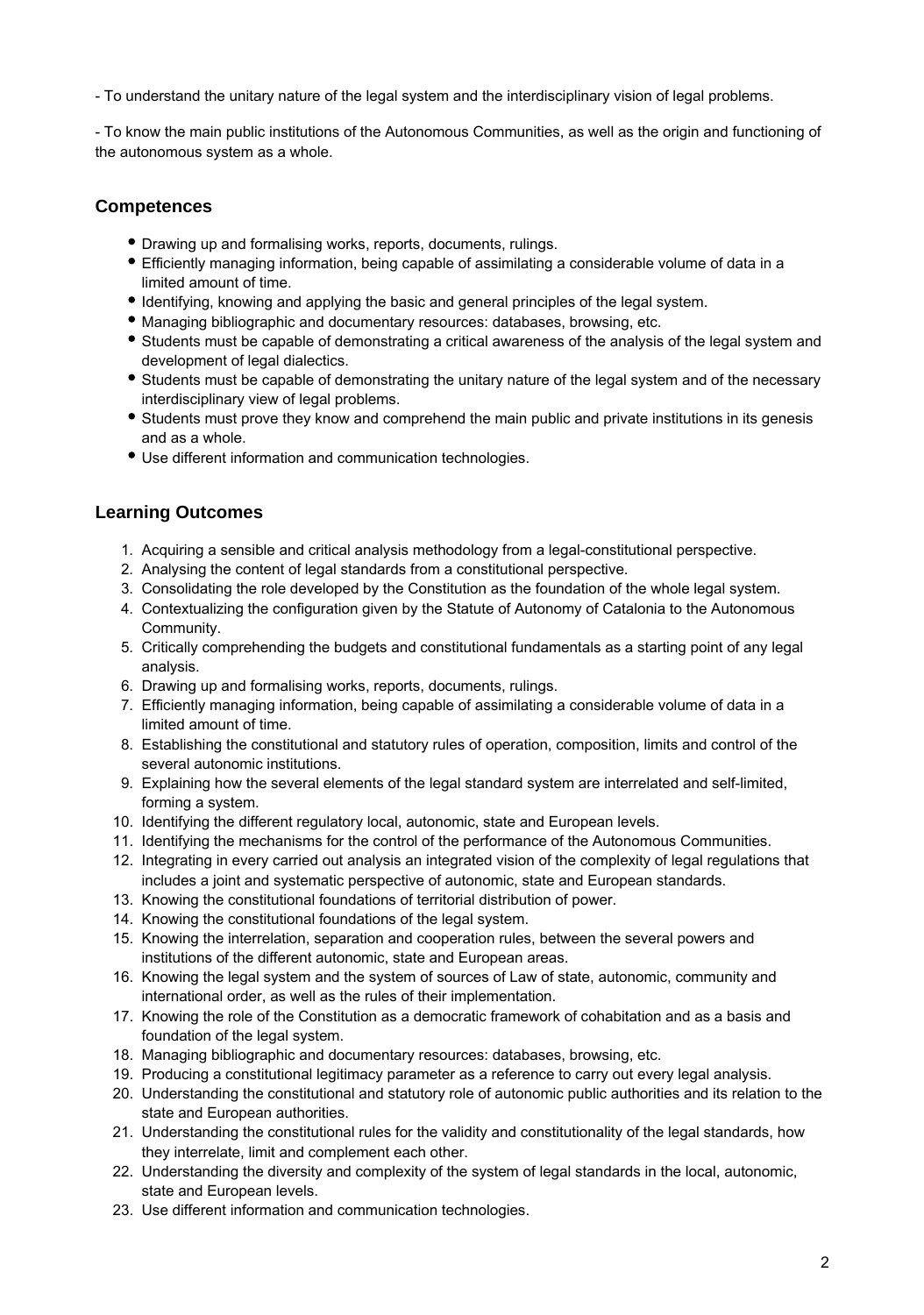# **Content**

Constitutional Law I. Part one. The legal system

Lesson 1. The legal system and the system of norms

Legal norms: general notions. - The legal order: the rules of relation between norms and between ordinances. - The custom, the general principles and the jurisprudence. - The principle of juridical security.

Lesson 2. The Constitution as a legal norm.

The democratic legitimacy of the State.- The legal value of the Constitution.- The types of constitutional norms.- Relations of the Constitution with the rest of the juridical order.- The derived constituent power: the reform of the Constitution.

Lesson 3. The control of constitutionality of laws and the Constitutional Court

The constitutional justice.- The procedures of control of constitutionality of the laws.- The constitutional interpretation.

Lesson 4. The law. The concept and general characteristics of the law to the Constitution. - The legislative procedure. - The organic law.

Lesson 5. The normative acts of the Government with the rank of law.

Characterization of the legislative power exercised by the Government.- The decree-law.- The legislative decree.

Lesson 6. The regulation. Concept of regulation.- The regulatory power.- Classes and form of the regulations.- Control of the regulations.

Lesson 7. Treaties and community law. The treaty as an international norm and its internal efficacy.- The control of the constitutionality of the treaties.- The European Community and the European Union.- The European community order and domestic law.

Part two. The territorial organization

Lesson 8. The principles of the territorial organization of the State.

The models of territorial organization of the state.- The dispositive principle: the right to autonomy.- The principle of unity, - The principle of autonomy.- The principle of solidarity.

Lesson 9. The autonomous legalsystem. The statute of autonomy.- The regulatory power of the Autonomous Communities.- The relations between the

State and autonomous ordination.- The laws of Article 150 CE.

Topic 10. The institutional organization of the autonomous communities. The political institutions. - The distribution of competences between the autonomous communities and the State. - The relations between the State and the autonomous communities.

#### **Methodology**

The learning process focuses on the work of the student, who learns working individually and in groups, the mission of the teaching staff being to help them in this task by providing information and showing them the techniques and sources where it can be obtained.

The development of teaching of the subject and student training is based on the following activities: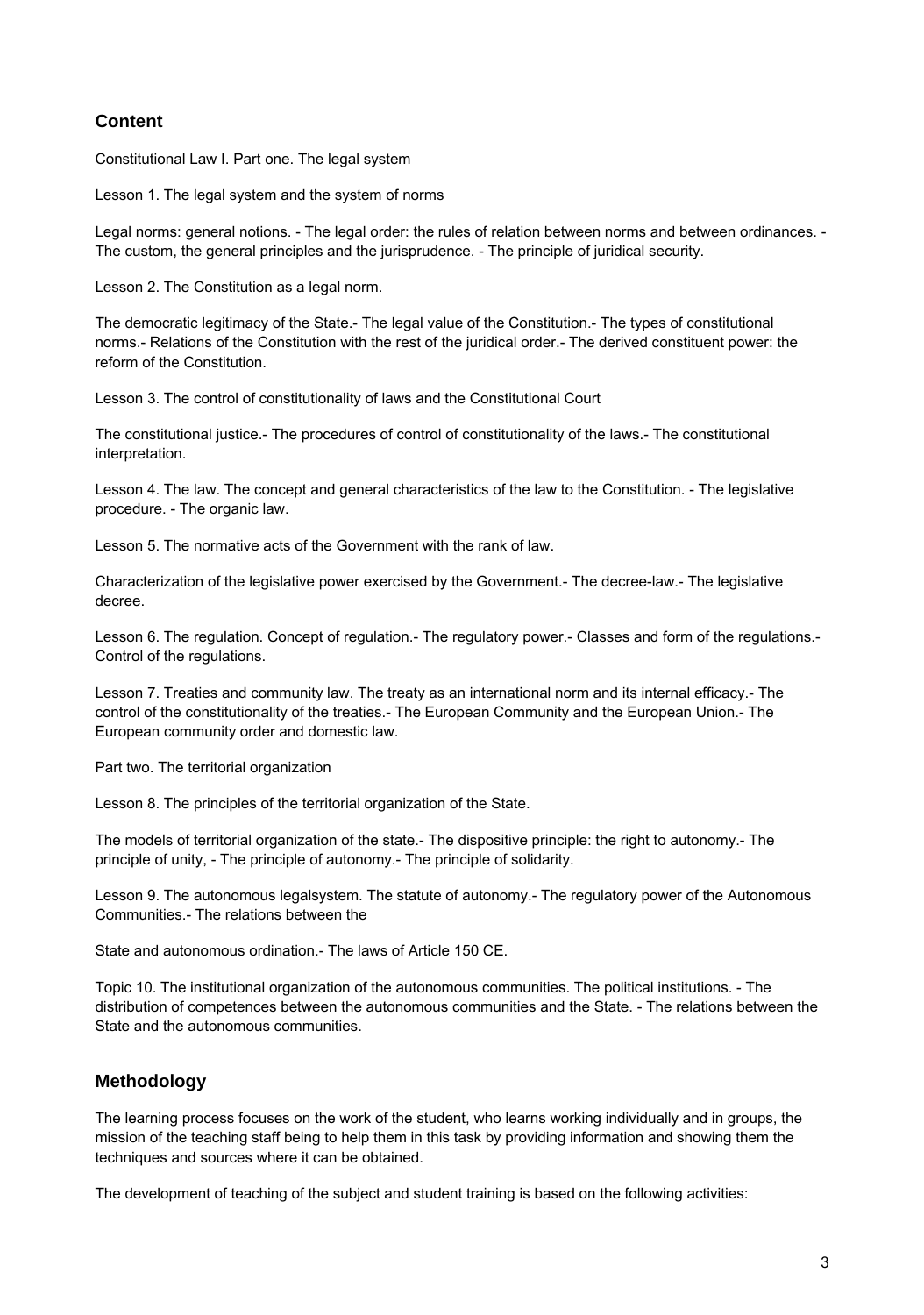1. Directed activities:

1.1. Lectures classes/ theoretical classes: where students achieve through the transmission of knowledge of the teacher the conceptual bases of the subject and assume the legal, regulatory and jurisprudential framework.

1.2. Seminar / practical classes: as a learning space where students assume a preferably active role, together with the teacher, to analyze and interpret previously elaborated questions, issues or cases in order to develop and consolidate the essential content explained in the theoretical classes.

2. Supervised activities: These are activities that students will develop in the classroom, with the supervision and support of the teacher. It is the solution of some practical assumption in the classroom, the elaboration of some records of sentences and / or regulations, or the realization of outlines or written drafting of some epigraphs of the subject or of complementary readings of monographs or doctrinal articles.

3. Autonomous activities: these are activities in which the student organizes time and effort autonomously, either individually or in groups.

3.1 Study of the subject.

3.2 Preparation of documents of practical activities: which will be delivered and analyzed in the classroom. These are practical cases proposed in advance by the teacher or the preparation of critical reviews of books and readings or files of jurisprudence, regulations, or films.

3.3 Search of bibliography, jurisprudence, and materials for the resolution of practical cases, complementing theoretical questions

3.4. Preparation of course work, reports, etc.

Attendance at seminars, except in justified cases, will be compulsory for students

The teaching methodology and the evaluation may have some modification depending on the circumstances and especially on the restrictions to the attendance established by the health authorities.

#### **Activities**

| <b>Title</b>                                                                          | <b>Hours</b> | <b>ECTS</b> | <b>Learning Outcomes</b>                                          |
|---------------------------------------------------------------------------------------|--------------|-------------|-------------------------------------------------------------------|
| Type: Directed                                                                        |              |             |                                                                   |
| Discussion and resolution of practices, text comments,<br>debates and seminars        | 22.5         | 0.9         | 21, 1, 2, 5, 20, 3, 4, 14, 13, 15, 19, 8,<br>7, 18, 10, 11, 6, 12 |
| <b>Practical classes</b>                                                              | 4            | 0.16        | 21, 1, 2, 5, 20, 3, 4, 14, 13, 15, 19, 8,<br>7, 10, 11, 6, 12, 23 |
| Theoretical classes                                                                   | 18.5         | 0.74        | 21, 1, 2, 5, 20, 3, 4, 14, 13, 15, 19, 8,<br>10, 11, 12           |
| Type: Autonomous                                                                      |              |             |                                                                   |
| To study. Writing of works. Reading of texts. Search of<br>documents and bibliography | 65           | 2.6         | 21, 1, 2, 5, 20, 3, 4, 14, 13, 15, 19, 8,<br>7. 10. 11. 6. 12. 23 |

#### **Assessment**

Evaluation

The competences of these subjects may be evaluated through: (1) exams; (2) the preparation of works whose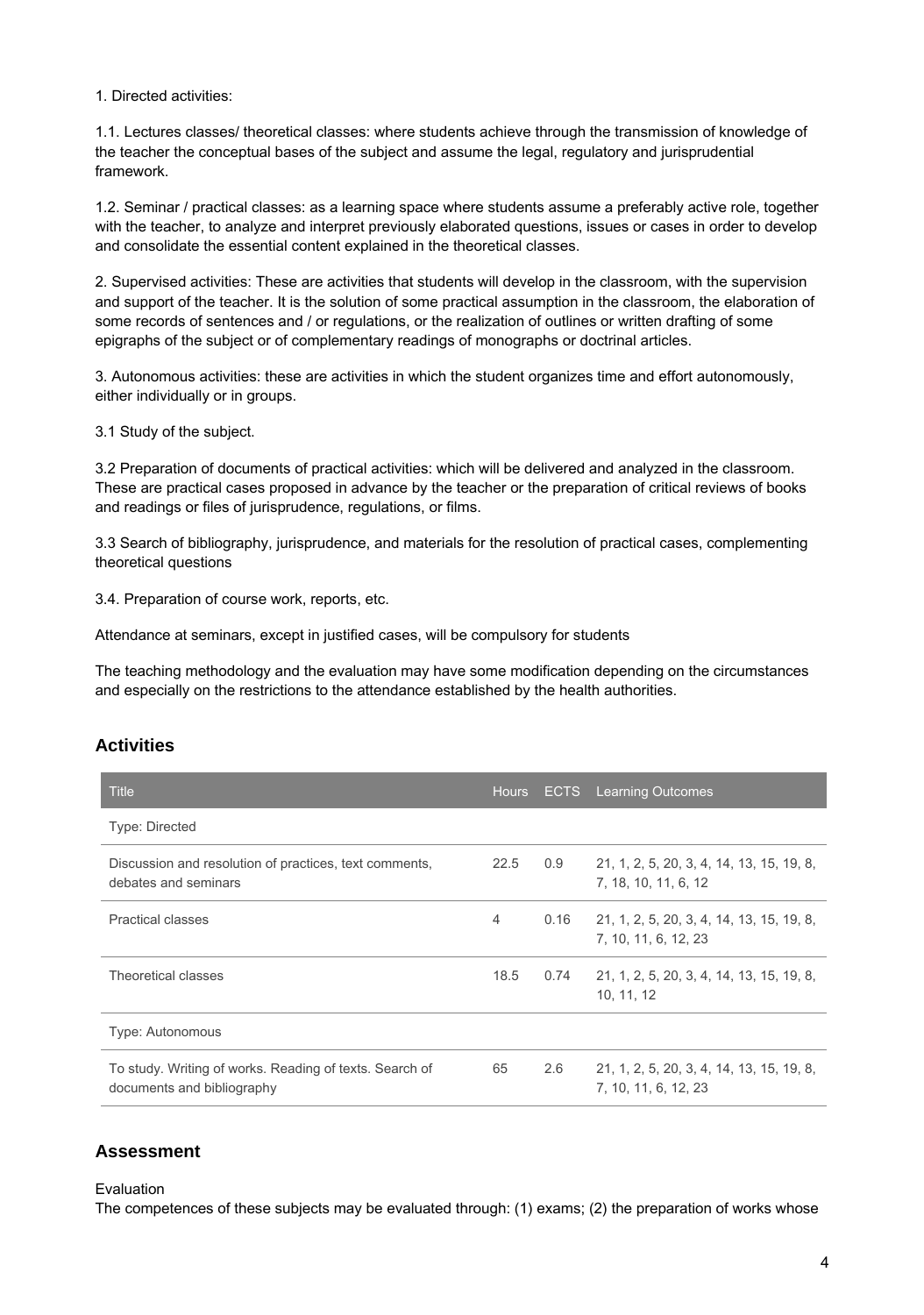presentation may be oral or in writing at the teacher's discretion; (3) resolution of practical activities or cases and (4) active class participation.

The evaluation system will take into account:

- The written exams will have a maximum of up to 50% of the final grade. Among them, there will be a final exam. There may be a partial exam. The subject cannot be passed through a single global exam.
- The realization of practical activities or cases (reports, reviews, legal writings, opinions ...) individual or in groups will have a global weight between 20% and 40%.
- The individual or group realization of course work on a subject matter related with the subject and assigned by the teachers team (and the possible public presentation) will have an approximate global weight between 10% and 30%.
- Attendance and participation in class. It is about active participation throughout the subject, of quality, legally grounded, adequate and relevant to the topics covered, and different from that carried out in the seminars. It may have an overall weight between 0 and 10%.
- Preparation of reviews, book reviews, case files, regulations, videos or movies. They may have an overall weight of between 0 and 10%.

The coordinating teacher of each group at the beginning of the course will present the program of the subject provided in this guide, indicating the topics to be touched on. It will also present the schedule of teaching and practical activities, and will specify the continuous evaluation system and set the percentage assigned to each of the selected activities, as well as the re-evaluation system for suspended activities. The reevaluation can only be carried out if the student has followed the continuous evaluation. Such indications will be exposed in the virtual campus / Moodle.

A student who cheats or try to cheat an exam will have a 0 as a mark. A Student who submits a paper o practical in which there is evidence of plagiarism will have a 0 as a mark and will receive a warning. In case of repetition, the students will fail the subject.

| <b>Title</b>                                                                                                                                                     | Weighting | <b>Hours</b>   | <b>ECTS</b> | Learning<br><b>Outcomes</b>                                                           |
|------------------------------------------------------------------------------------------------------------------------------------------------------------------|-----------|----------------|-------------|---------------------------------------------------------------------------------------|
| Active participation and quality of interventions in class, tutoring,<br>debates and discussions different from that carried out in seminars /<br>practices      | $0 - 10%$ | $\overline{4}$ | 0.16        | 21, 1, 2, 5, 3,<br>4, 14, 13, 17,<br>15, 9, 19, 22,<br>8, 7, 18, 10,<br>11, 6, 12, 23 |
| Preparation of recensions, reviews, book reviews, case, regulations,<br>videos or movies files                                                                   | $0 - 10$  | $\overline{7}$ | 0.28        | 21, 1, 2, 5, 20,<br>3, 4, 14, 13,<br>15, 19, 8, 7,<br>18, 10, 11, 6,<br>12, 23        |
| Realization individual or group practices: Continuous evaluation                                                                                                 | 20-40%    | 15             | 0.6         | 21, 1, 2, 5, 20,<br>3, 4, 14, 13,<br>15, 19, 8, 7,<br>18, 10, 11, 6,<br>12, 23        |
| Realization of Individual or group course work on a topic related to the<br>subject and assigned by the teacher's team (and the possible public<br>presentation) | 10-30%    | 10             | 0.4         | 21, 1, 2, 5, 20,<br>3, 4, 14, 13,<br>15, 19, 8, 7,<br>18, 10, 11, 6,<br>12, 23        |
| Written Exam - Partial Exam (optional at the discretion of the teachers<br>of each group)                                                                        | $0 - 25%$ | 2              | 0.08        | 21, 1, 2, 5, 20,<br>3, 4, 14, 13,                                                     |

### **Assessment Activities**